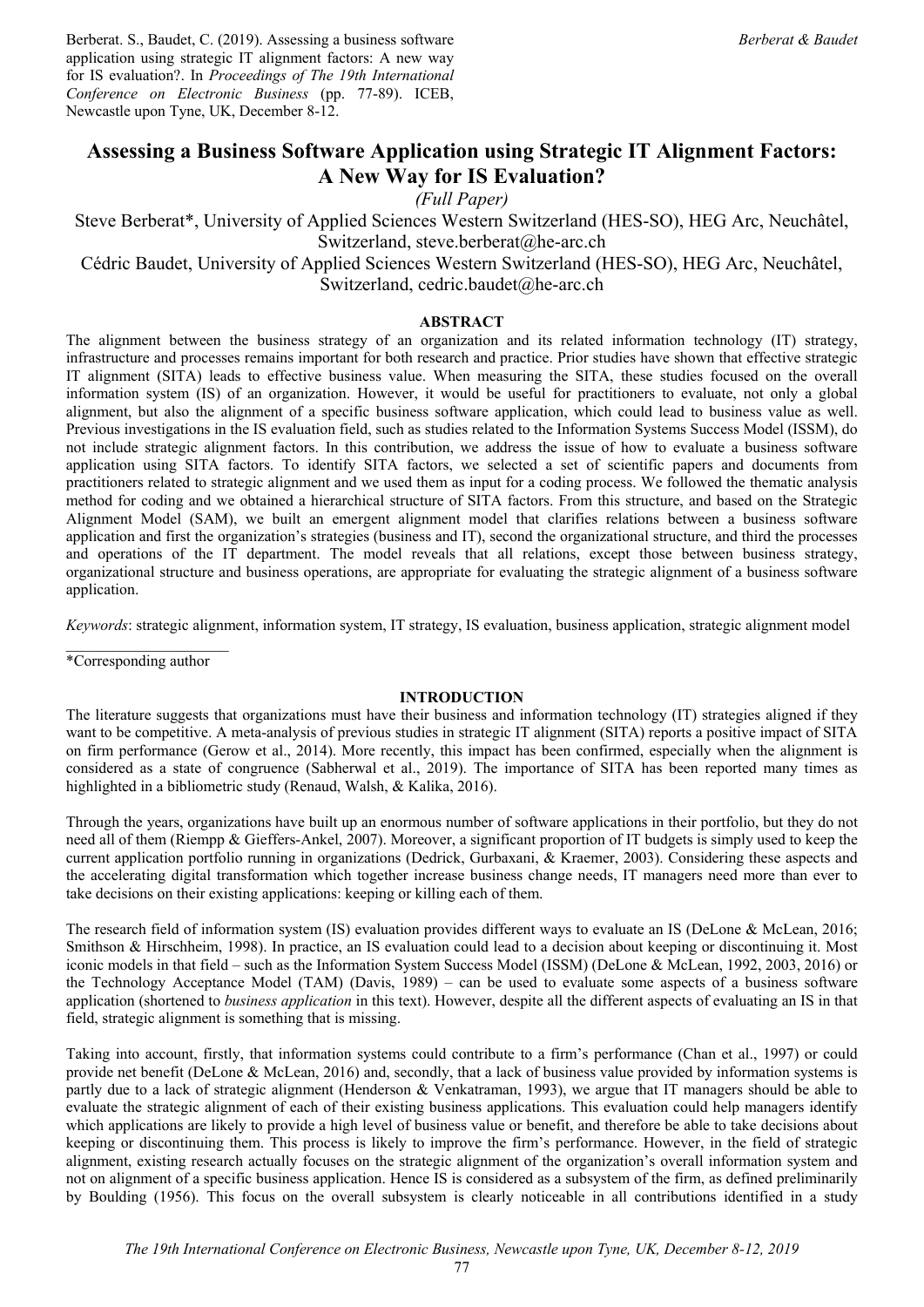comparing strategic alignment models (El-Mekawy, Rusu, & Perjons, 2015) and in another study that identifies contributions that address strategic alignment in the field of IS evaluation (Michel & Cocula, 2014).

Although there is no strategic alignment study focusing on business application evaluation, and no IS evaluation study focusing on strategic alignment, the need to consider the link between organization's strategic objectives and IS evaluation has already been stated (Smithson & Hirschheim, 1998). In this contribution, we want to address the issue of assessing an IS through the strategic alignment focus, by using strategic alignment factors. We formulate the following research question: *How can we evaluate a business software application using strategic IT alignment factors?*

Smithson and Hirschheim (1998) stated that there are unquantifiable and hidden commercial advantages behind information systems. However, they also claimed that, in the future, it will no longer be acceptable for the benefits provided by an IS not to be quantifiable and well formalized. By proposing a way of evaluating a business application using SITA factors, we address this issue of quantifying and formalizing benefits or impacts provided by an IS.

In this study, we review the literature in the research fields of IS evaluation and strategic alignment, and we demonstrate the existing gap at the intersection of these two fields. We explain our theoretical framework, which reflects our expectations about how strategic alignment of a business software application should be conceptualized. Then we detail the methodology we employed firstly to select a panel of scientific papers and practitioners' public documents, secondly to code them using thematic analysis, and finally to bring out a strategic alignment model that will provide understanding of the strategic alignment of a business application. Then we present and discuss the obtained model. We argue why this model is likely to be generalized and subsequently to be used as a framework to evaluate this alignment. Finally, we point out some managerial implications and give directions for future research.

## **Information system scope**

# **THEORITICAL BACKGROUND**

The real underlying definition of IS is not exactly the same, whether we are in the IS evaluation research field or in that of strategic alignment. In the literature, IS can be defined as a subsystem of the an organization, which is situated between the control and the operational organization's subsystems (Boulding, 1956; Le Moigne, 1977). With this definition, IS is unique in the organization and may therefore include several business applications. Yet it is also defined as a system which collects, memorizes, transforms, and provides information through the use of information technologies and operating methods (Laudon & Laudon, 2013, p. 20). In this way, IS is not necessarily considered as a unique system existing in the organization. These authors explain that IS can be classified according to its scope of use: individual, organizational, inter-organizational, or extraorganizational (Reix et al., 2016, p. 5), while others suggest classifying IS evaluation in five levels: macro, industrial sector, firm, application, stakeholder (Smithson & Hirschheim, 1998). According to them, the *application* level is "the focus of most of the literature" (Smithson & Hirschheim, 1998, p. 161). In this study we consider two types of IS: one that is a subsystem of a firm (large scope) and one considered to be a software application (small scope).

What kind of IS scope do researchers refer to when they work in the strategic alignment and IS evaluation fields? We have rarely seen authors explicitly defining this scope in published contributions. However, we notice that, in most cases, there is an implicit scope, depending on the research field. By examining a meta-analysis of past research in strategic alignment (Gerow et al., 2014), we state that, in this field, IS is undoubtedly considered as a subsystem of the organization; one strategic alignment evaluation seems to always refer to one IT and one business strategy specific to one firm. Our statement may be confirmed by another study, a bibliometric analysis of literature on strategic alignment (Bennani, Beldi, & Baile, 2004). In this study, authors classified contributions by level of analysis and determined that 77% of them are focused on the firm level, 13% on the interorganizational one, 6% for business units and 4% for groups and others. There are no criteria about a scope such as software application.

In the IS evaluation field, as in IS success studies (DeLone & McLean, 1992, 2003, 2016; Petter, DeLone, & McLean, 2013), IS is not restricted to the subsystem of a firm and is, in most cases, considered to be an application (Smithson & Hirschheim, 1998). Indeed, measurable factors of system quality dimension of the ISSM, such as usability, availability, reliability, adaptability, or response time (DeLone & McLean, 2003), are more designed to evaluate an application than an overall firm's IS. As a result, we state that the meaning of IS is different depending on the research field: it is usually a unique subsystem of the firm in strategic alignment, and mostly an application in IS evaluation.

## **IS evaluation**

Evaluation is unavoidable and prolific and is the first or second most covered topic in the field of information systems (Michel & Cocula, 2014). It has been reported for many years that the need for IS evaluation is increasing (Smithson & Hirschheim, 1998). A lot of reasons for evaluating IS have already been given, as have a lot difficulties in evaluation (Smithson  $\&$ Hirschheim, 1998). One of the given reasons to evaluate is to support a decision between maintaining or redeveloping an old or inherited system (Smithson & Hirschheim, 1998). Our contribution matches with this reason: by understanding the relations between business/IT strategies and a business application, we come one step nearer to new method of IS evaluation that should help managers deciding if a system should be maintained, based on the fact that the better the alignment, the better the firm's performance should be.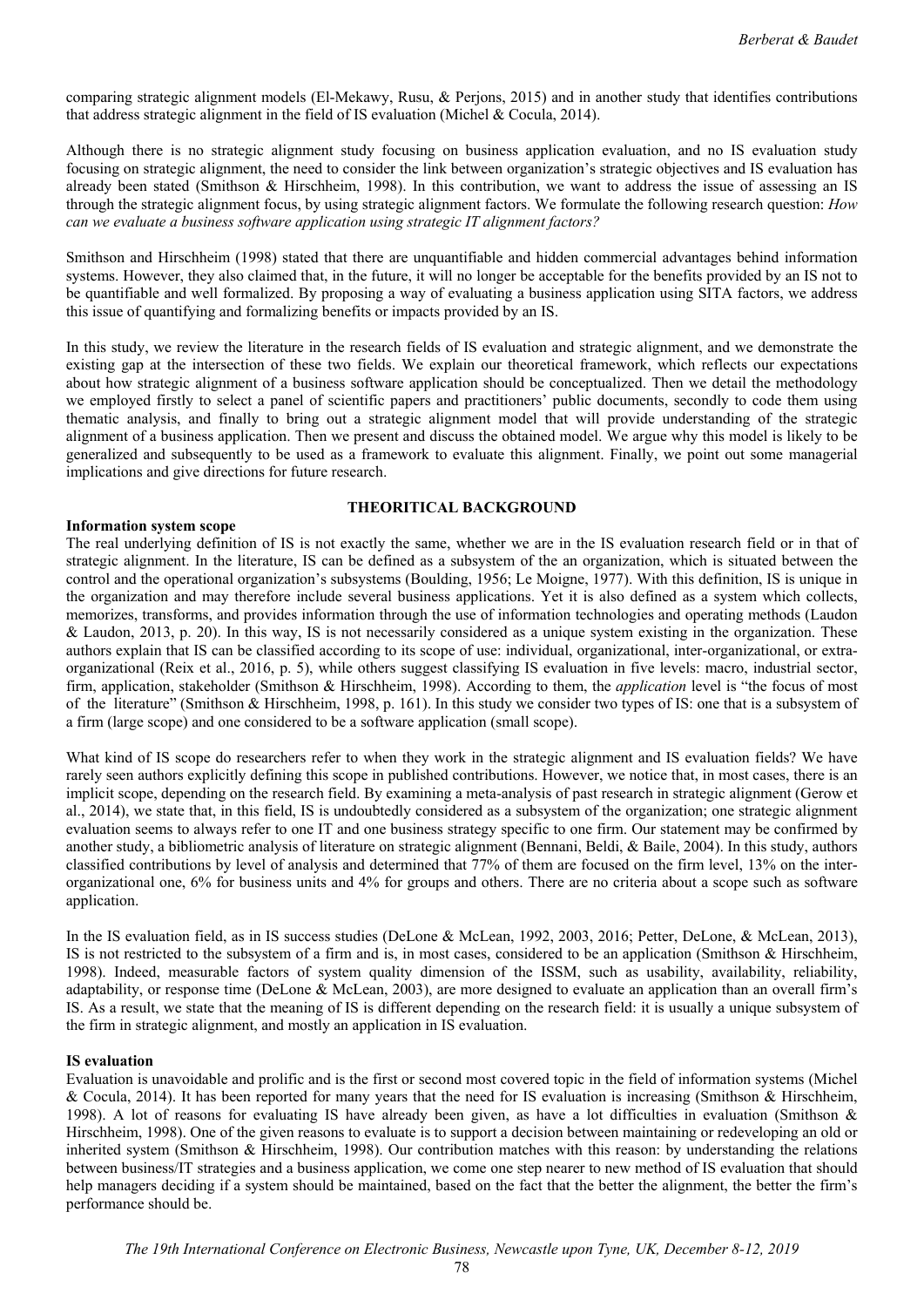As reported by DeLone and McLean (2003, 2016), the most important previous studies in IS evaluation have shown that a greater quality of IS involves a higher intention to use it, a higher effective use and a higher user satisfaction, and this finally has impacts on the firm that are usually net benefits. The quality of IS could be decomposed into information, system and service quality (DeLone & McLean, 2003, 2016), or even into performance and effort expectancy, social influence and facilitating conditions if we consider the context of use of IS (Venkatesh et al., 2003).

The literature in IS evaluation does not seem to consider a factor of IS quality like the application's alignment with business and IT strategies. Petter, DeLone, and McLean (2013) reviewed the literature to search independent variables of IS success, and identified 43. None of them were directly related to strategic alignment. They do consider the variable *type of IS*, which classifies an IS between strategic IS and transactional IS. However, as reported by their study, the influence of the *type of IS* on a firm's net benefits appears to be sometimes consistent and sometimes not. We think that we should consider the strategic alignment of an IS instead of its type. In the light of this study (Petter et al., 2013), we postulate that strategic alignment factors have not really been included yet in IS evaluation models such as ISSM.

# **Strategic IT alignment**

There is no universal definition of strategic IT alignment (SITA; also shortened to *strategic alignment* in this text). The concept of SITA is recognized as ambiguous (Maes et al., 2000). Different names that refer to strategic alignment are reported to be used: fit, congruence, harmony, integration, link, bridge (Cumps et al., 2009), consistency (Walsh, Renaud, & Kalika, 2013), and adjustment (Rebai, 2013). Reich and Benbasat (2000, p. 82) said that "although there has been much attention paid to alignment, no comprehensive model is commonly used".

Strategic alignment is considered as a process by some authors, and as a state of congruence by others (Walsh et al., 2013). More recently, Sabherwal et al. (2019) revealed that strategic alignment is both a state of congruence and a reflecting capability over IT investment.

Authors have different views about what exactly strategic alignment is. In many cases, strategic alignment is considered as an alignment between a firm's business and IT strategies (Bergeron & Raymond, 1995; Chan et al., 1997; Sabherwal et al., 2019). For instance, authors explain it as "how well the content of the realized business strategy matches the content of the realized IT strategy" (Wu, Straub, & Liang, 2015, p. 503). Nevertheless, earlier researchers have examined alignment between four business and IT components: business strategy, IT strategy, business infrastructure and processes, and IT infrastructure and processes (Henderson & Venkatraman, 1993). Hence, "strategic alignment refers to the fit between two or more of these components" (Gerow et al., 2014, p. 1160). Studies often deal with the fit of two components over the four mentioned. For instance, some authors focused specifically on the harmony between business and IT in terms of management, excluding strategies aspects (Chan & Reich, 2007; Luftman, 2000), but we think that we can't exclude any of the four components from the strategic alignment definition. The importance of each link between the four components differs from one context to another. For example, a recent study highlighted that government officials in the public sector think that it is strategic fit that enhances performance, while managers in the private sector think that performance comes from functional integration (Hung  $\&$ Lin, 2018).

As the strategic alignment model (SAM) remains the most well-known and the most widely used model in the strategic alignment field (Gerow et al., 2014; Renaud et al., 2016), and considering that SAM has practical and conceptual value and that frameworks have been created to help managers determine, monitor, and achieve alignment (Avison et al., 2004), we have decided to define strategic alignment as the fit between the four components of the SAM. This means that we define strategic alignment as the state of congruence and as the two links of strategic fit – alignment between business strategy and business infrastructure and processes; and alignment between IT strategy and IT infrastructure and processes – and the two links of functional integration – alignment between business and IT strategies; and alignment between business and IT infrastructure and processes.

Why should companies align their IT with their business strategy? It is well recognized that strategic alignment is about measuring the effect on a firm's performance. Previous investigations have shown that alignment between business and IT strategies, as a state of congruence, has a positive impact on a firm's performance (Bergeron & Raymond, 1995; Chan et al., 1997; Sabherwal et al., 2019). Others have demonstrated that alignment between business and IT (functional integration) also affects a firm's performance positively too (Chan & Reich, 2007; Sledgianowski, Luftman, & Reilly, 2006). This is even true for the harmony between executive and information system management teams (Croteau, Bergeron, & Raymond, 2001). Strategic alignment is also the most important determinant for success of IT investments (Hu & Huang, 2006). The recent study of Sabherwal et al. (2019) also revealed that alignment between business and IT strategies reflects a capability to improve the positive effect of IT investments on a firm's performance, when the firm is in a dynamic, complex, or hostile environment, but reflects a rigidity that reduces the positive effect when it is in a stable or simple environment. There were some studies that brought a paradox with their inconsistent findings on the effect of alignment on business value. However, according to a meta-analysis of the literature on strategic alignment, "the existent evidence suggests there is not much of an alignment paradox, which suggests alignment should lead to higher levels of performance" (Gerow et al., 2014, p. 1178). Thus, we can confirm the real benefits of improving strategic alignment in firms. Furthermore, considering that alignment between strategies, and alignment between business and IT processes, are both positively impacted by IT Governance (De Haes & Van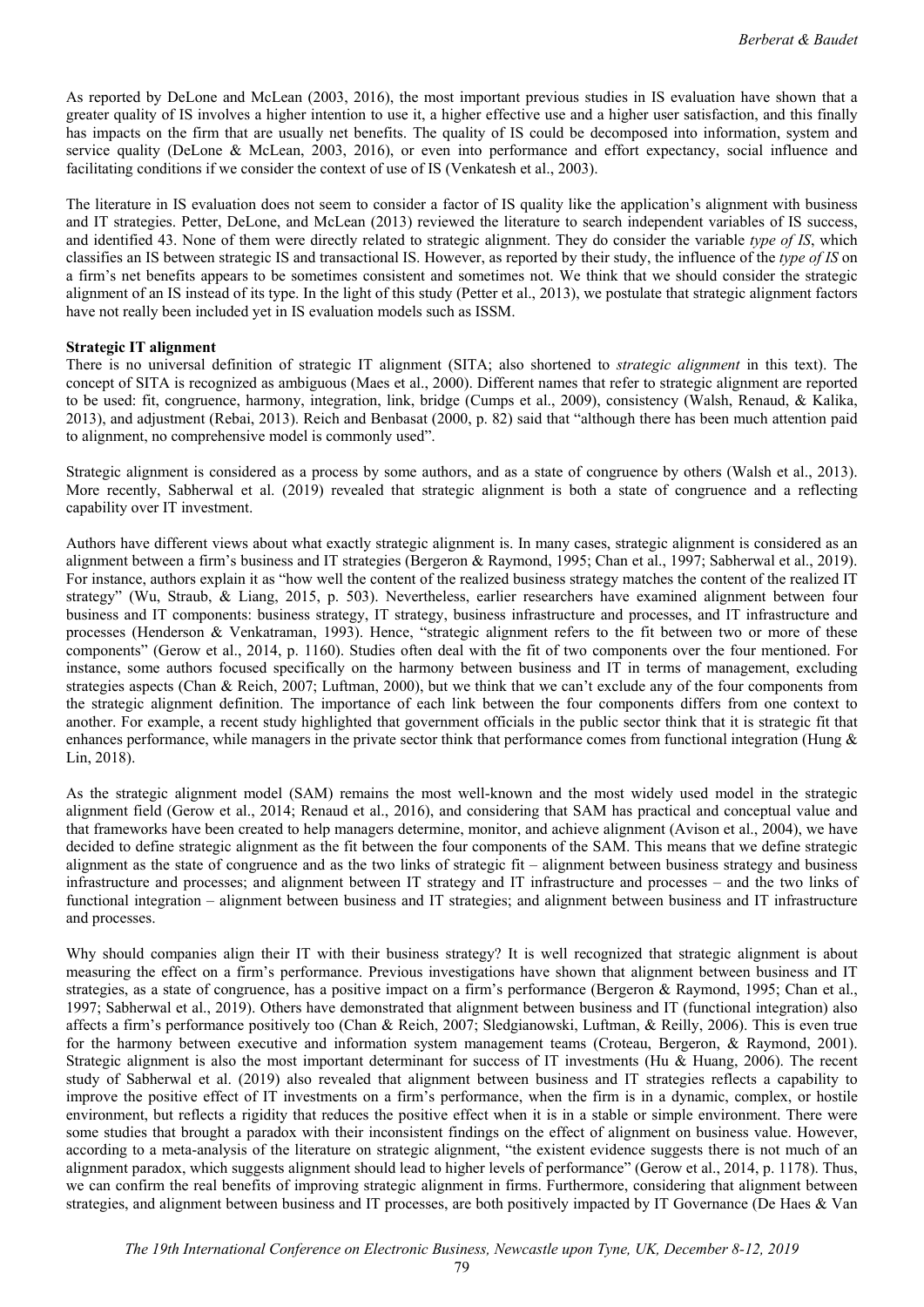Grembergen, 2009; Wu et al., 2015), we also confirm the need to provide new knowledge and tools to managers in order to help them improve IT governance because that should consequently lead to better strategic alignment and then to better firm's performance.

#### **Between IS evaluation and strategic alignment**

As we have highlighted already, an information system is mostly considered as an application in the research field of IS evaluation and as an overall and unique subsystem of a firm in the field of strategic alignment. Consequently, strategic alignment models are not suitable for evaluating a specific business application. Furthermore, according to our literature review, there is no strategic alignment factor or concept that actually exists in IS evaluation models such as ISSM. Yet, in both fields, the targeted effect is a business value such as net benefit or more specifically firm's performance. It seems that no study has yet mixed these two fields, and this is what we aim to address with our contribution.

#### **THEORITICAL FRAMEWORK**

Given that, as we know, there are no existing alignment factors in IS evaluation models such as ISSM (Petter et al., 2013), we think that the best way to evaluate a strategic alignment of a business application is to take a strategic alignment model and then position the business application within it. To outline our research intention, we select the most widely used model, SAM (Henderson & Venkatraman, 1993), and adapt it by replacing *Architectures* located in the *IS Infrastructure & Processes* by *Business Software Application* (as represented in Figure 1). From this perspective, the *business software application* could be considered as a strategic information system, that was defined as an "information system used to support or shape an organization's competitive strategy" (Rackoff, Wiseman, & Ullrich, 1985, p. 285).



*Source*: Strategic Alignment Model (Henderson & Venkatraman, 1993) adapted for this study Figure 1: Theoretical framework

The theoretical framework presented here is not intended to be a final model able to reflect strategic alignment of a business application. Rather, it should help to give direction to our research. It suggests firstly that a business application should be located in the IS infrastructure and processes, meaning that a business application is something IT and internal to the firm. Secondly, as we put the business application in the place of IS architecture, we consider that this application is mainly a software issue. From this perspective, skills and processes located in IS infrastructure and processes domain are only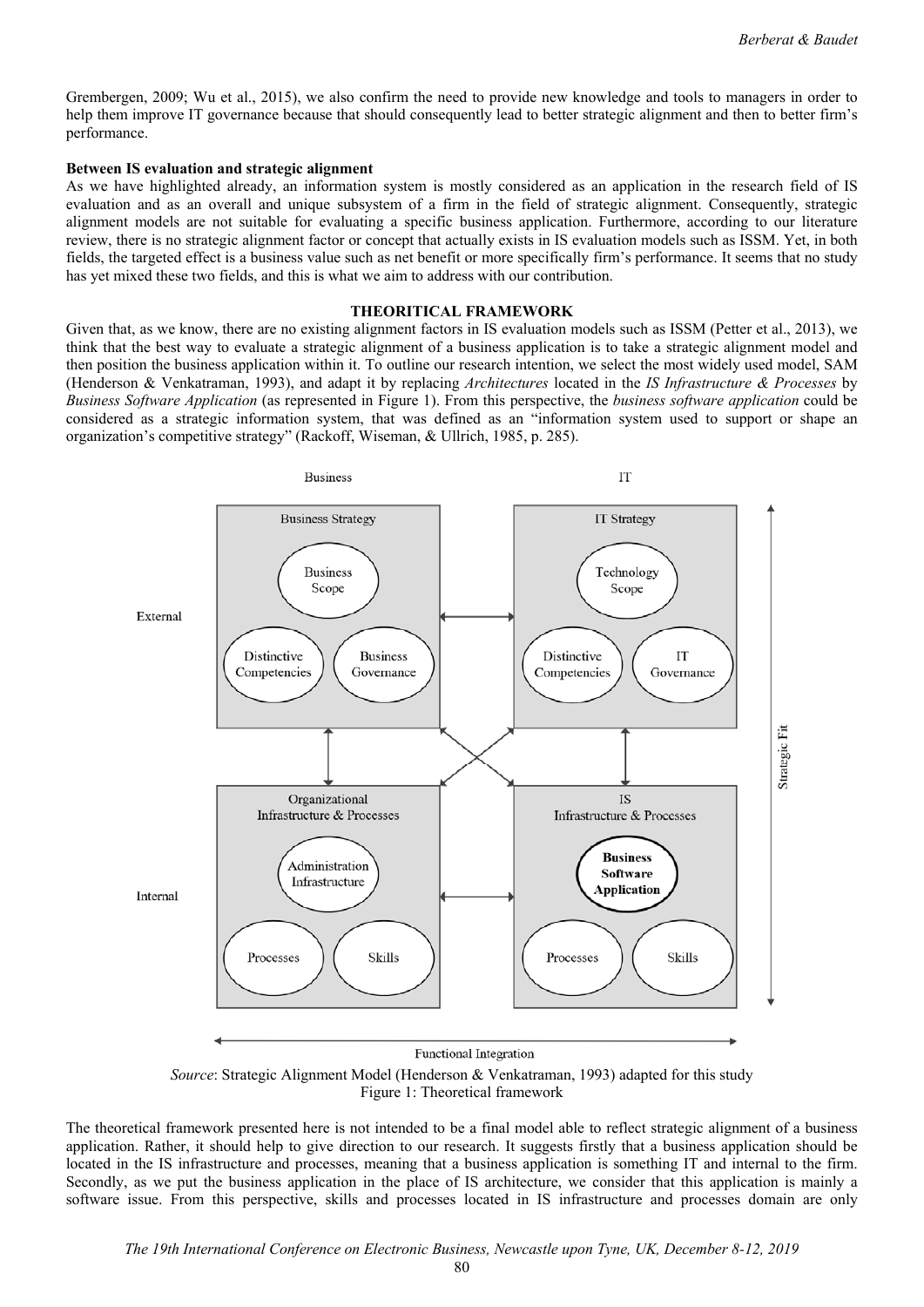considered as human things (that is human skills and processes that require people). The business application could contain processes as well, but only embedded automated processes. Thirdly, the theoretical framework exhibits only one business application, whereas a lot of different business applications usually exist in a firm. This means that the model focuses only on one business application alignment. When more than one application is required to be evaluated, the model must be used several times, more precisely once for each application to be evaluated.

The presented theoretical framework does not detail relations between the business application and other specific components of the SAM, such as business administration or internal business processes. We are convinced that a brand-new model is necessary to more effectively address the issue of business application strategic alignment: a model that embraces, in detail, the links around the business application. The presented framework helps then to give an intention and a direction for designing a new and more detailed model.

# **METHODOLOGY**

Creating a new theoretical model is about creating a new theory. Hence, we use the grounded theory principles (Glaser & Strauss, 1967) in order to code a selected qualitative data set and to obtain a hierarchical structure of alignments factors. From the resulting codes located at the top of the structure, we propose a new business application strategic alignment model. Coding qualitative data such as scientific papers has already been achieved in previous meta-analyses on strategic alignment and this usually gives meaningful outcomes (Gerow et al., 2014; Renaud et al., 2016).

# **Source of data**

To code qualitative data, we selected a data set of articles and documents where each of them had addressed the subject of strategic alignment. We decided to select both scientific articles and public documents coming from practitioners. Although strategic alignment models elaborated by researchers appear to be theoretically justified, there is a lack of enthusiasm on the part of firms to adopt them, which demonstrates the existence of a gap between theory and practice in this area, as has already been highlighted (Renaud et al., 2016; Smithson & Hirschheim, 1998). Using this dual approach, we attempted to reflect, as well as possible, the entire picture of strategic alignment.

To select scientific articles, we chose tree studies that review the literature and show or compare a range of strategic alignment models (El-Mekawy et al., 2015; Michel & Cocula, 2014; Thevenet, 2009). Then we selected the references that authors mostly used in theses tree studies. We gathered and prioritized all the selected references in one data set (Table 1). To allow the first important codes to be created, priority is given to the article of Henderson and Venkatraman (1993). Afterwards, priority is set using the average of citations per year, which is calculated from the number of citations given by Google Scholar and then divided by the number of years old of each article. This method introduced a bias for the article of Osterwalder et al. (2005), because the main subject of this article is not strategic alignment but business model and this article is well known in the business model research field. We corrected this bias by reducing its priority.

| <b>Priority</b> | Reference                        | Citations / year |  |
|-----------------|----------------------------------|------------------|--|
|                 | Henderson and Venkatraman (1993) | 181.6            |  |
| 5               | Reich and Benbasat (2000)        | 85.8             |  |
| $\overline{2}$  | Sabherwal and Chan (2001)        | 75.1             |  |
| 8               | Chan et al. (1997)               | 70.2             |  |
| 3               | Luftman $(2000)$                 | 64.5             |  |
| 6               | Maes et al. (2000)               | 13.4             |  |
| 7               | Osterwalder et al. (2005)        | 212.3            |  |
| 9               | Hu and Huang (2006)              | 7.9              |  |
| $\overline{4}$  | Cumps et al. (2009)              | 4.6              |  |
| 10              | Bergeron and Raymond (1995)      | 4.4              |  |
| 11              | Walsh et al. (2013)              | 1.3              |  |
| 12              | Bennani et al. (2004)            | 0.2              |  |

# Table 1: Selected scientific articles for coding

*Source*: This study

We did not proceed in the same way when selecting public documents coming from practitioners. To identify these documents, we used the public search engines of Google and retained websites that published documents for firms free of charge. The search allowed us to find relevant documents on the websites of the *Club informatique des grandes entreprises françaises* (Cigref), the *Information Systems Audit and Control Association* (ISACA) and the *Strategic ICT Institute*. Then we browsed each of these websites in depth in order to identify documents where strategic alignment is addressed and we finally retained five relevant documents for coding (Table 2).

# Table 2: Selected public documents for coding

| Priority | Authors  |     | Title<br>Documen |             |    |         |                | ılısher | Ketrieved<br>trom                      |
|----------|----------|-----|------------------|-------------|----|---------|----------------|---------|----------------------------------------|
|          | Phelizon | and | vlignement       | strategique | du | système | <br>`ormation: | Cigrei  | $\sim$ $\sim$<br>cioret.<br><b>WWW</b> |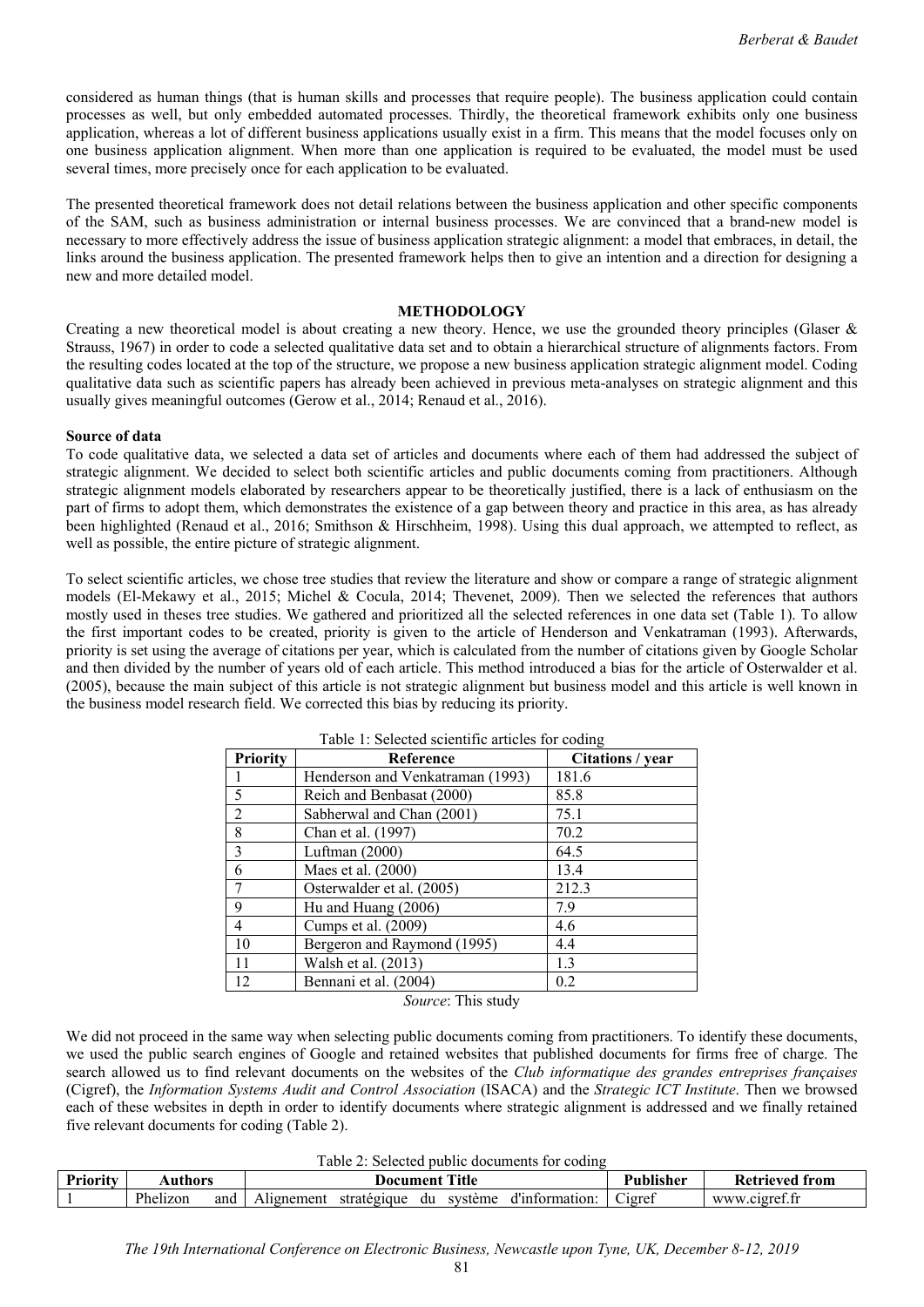|                          | Rouhier (2002)    | Comment faire du système d'information un atout pour  |              |                      |
|--------------------------|-------------------|-------------------------------------------------------|--------------|----------------------|
|                          |                   | l'entreprise?                                         |              |                      |
| $\overline{2}$           | Phelizon $(2007)$ | Baromètre Gouvernance Systèmes d'Information:         | Cigref       | www.cigref.fr        |
|                          |                   | Cadre d'évaluation d'une démarche de gouvernance du   |              |                      |
|                          |                   | système d'information                                 |              |                      |
| $\mathcal{R}$            | Dhugga<br>and     | Strategic ICT Toolkit for institutional self-analysis | StrategicICT | www.nottingham.ac.uk |
|                          | Addison (2011)    |                                                       |              |                      |
|                          | AFAI (2006)       | Maturité des entreprises en matière d'IT Governance   | <b>ISACA</b> | www.isaca.org        |
| $\overline{\mathcal{L}}$ | Williams          | IT Alignment: Who is in Charge?                       | <b>ISACA</b> | www.isaca.org        |
|                          | (2005)            |                                                       |              |                      |

*Source*: This study

# **Coding**

We used the selected articles and documents as qualitative data to code. We started by coding scientific articles and ended with public documents that come from practitioners. While we were coding, we endeavored to create codes that reflected potential strategic alignment factors. This process allowed us to form a hierarchical structure of strategic alignment factors.

The coding method used to develop a theory was first suggested by Glaser and Strauss (1967). Various different methods have since been proposed. To carry out our coding, we followed the thematic analysis method initially suggested by Boyatzis (1998) and more recently described by Paillé and Mucchielli (2012). Given that this method allows its user to extract a set of hierarchically structured themes (Boyatzis, 1998), it fully meets our needs. Thus, each theme corresponds to a potential strategic alignment factor.

Thematic analysis allows its user to answer the following question about a qualitative data set: *what is fundamental in this text and what exactly is it stating?* (Paillé & Mucchielli, 2012, p. 231). Before starting the thematic analysis, the users of this method have to make decisions about three issues (Paillé & Mucchielli, 2012): the nature of the material (paper or software), the location of written themes (in the margin of the document, within the text lines or on separate cards), and the type of approach (continuous or sequential). For our study, we chose the software NVivo 11.4.1, we wrote themes on separate cards and we opted for a continuous approach. The continuous approach means that new themes have to be identified for each new source processed, as opposed to the sequential approach which implies selecting only a sample of sources from the corpus to identify new themes and then only classifying into existing ones (Paillé & Mucchielli, 2012).

Before any thematic analysis, it is necessary to define the parameters of the study, as well as the researcher's stance (Paillé & Mucchielli, 2012). Parameters of the study provide guidance during identification of themes. The most important parameter is to define an objective to be achieved during the analysis. For our case, we fixed this objective by formulating the question: what factors can influence strategic alignment in this text? The researcher's stance is the mindset that the analyst must choose to carry out the retrieval of themes. For this study, we adopted the following stance: *be attentive to the elements that can be measured*. This was intended to extract strategic alignment factors that could be evaluated later.

Thematic analysis is carried out in two phases (Paillé & Mucchielli, 2012): themes identification and construction of the tree of themes. The first phase, themes identification, consists of reading the source text, page by page, and identifying units of meaning. These units are sentences or paragraphs that convey a meaning or idea. A theme must be assigned to each identified unit. Creating a theme is an inference process. In other words, by creating a theme, the analyst creates a more generic element compared to what is written in the text, and avoids, as far as possible, any interpretation. The second phase, construction of the tree of themes, is about comparing and finding connections between identified themes (Paillé & Mucchielli, 2012). For each connection, the analyst has a choice between four options: (1) merging themes if they are synonyms, (2) grouping them under a new parent theme if they concern the same matter, (3) hierarchizing them if one could be the parent theme of the other, and (4) subdividing a theme if it covers more than one concept. Paillé and Mucchielli underline the importance of grouping, which really helps in creating the hierarchical structure. According to them, analysts should strive to detect the same axes between themes in order to group them.

In this study, we went through the two phases of thematic analysis for each article or document of our data set. Paillé and Mucchielli (2012) qualified this approach as *progressive*. We stopped coding when we reached a stability in the emerged themes, that is when coding no longer brought new themes or restructure others.

At the end of the coding – thematic analysis in our case – we obtained a hierarchical structure of strategic alignment factors.

# **Creating the emerging model**

Not all of the strategic alignment factors that we have obtained had the same importance. Furthermore, some of them weren't suitable for representing a factor of strategic alignment for a business application specifically, because IS is mostly considered as a subsystem of the firm in this research field. For these reasons, we applied a filter to eliminate, first, the factors that don't definitely reflect the alignment of a business application specifically and, second, those that came from only one text unit after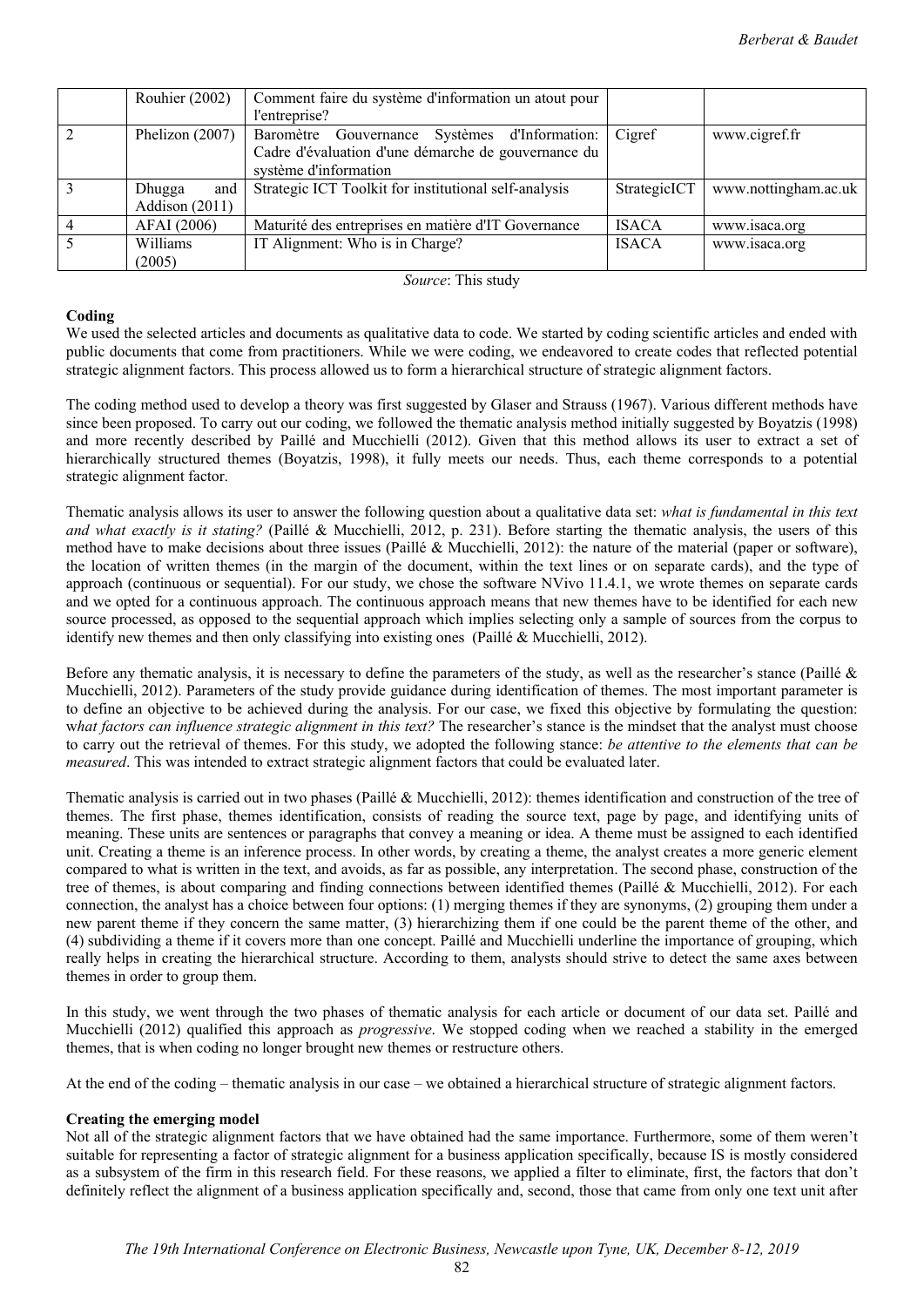the coding. In the end, we obtained a tree structure of factors that were relevant for specifically reflecting what can be the alignment of a business application.

We designed the new model by taking the strategic alignment factors that were located closest to the root of the tree and using our theoretical framework as a guide. We took the first nodes of the tree to define the axes of the model and the second and third to define alignment links between domains. We established domains by being inspired by the four main components of our theoretical framework. In the end, we obtained a strategic alignment model that includes the business application surrounded by alignment links that are more detailed than in our initial theoretical framework.

# **RESULT**

# **Strategic alignment factors**

The coding process that we have applied on our qualitative data set, which was composed of scientific articles and public documents for practitioners, results in a hierarchical structure of strategic alignment factors. The final structure obtained after filtering less important and unsuitable factors is presented in Table 3 in the appendix.

In regard to this emerged structure, it appears that all factors of strategic alignment are classified either in the *managerial strategic fit* factor or in the *functional integration* one. This is in adequation with the SAM (Henderson & Venkatraman, 1993). However, we found that there were not just two alignment links under the *functional integration* factor as in the SAM, but three. Instead of functional integrations between business and IT strategies and between business and IS infrastructure, processes and skills, the three factors that we found were strategic integration, structural integration, and operational integration. Strategic integration represents the alignment between the business and IT strategies, and structural integration the alignment between business or organizational structure and the IS architecture. Finally, operational integration reflects how the IS enables business processes to be executed. These three alignment factors came while we were coding the article of Maes (1999), and they were relevant right through all the coding process. Thus, we confirmed the interest for "extending the vertical dimension" (Maes, 1999, p. 6) that Maes suggested. However, we can't suggest "extending the horizontal dimension" (Maes, 1999, p. 7), because our coding process results only in factors related to links between business and IT and almost never exactly between business and information and between information and technology.

## **Business application strategic alignment model**

The literature review of this study basically highlights two points. First, existing strategic alignment models are not suitable for evaluating a specific business application, and, second, that IS evaluation models such as ISSM do not incorporate strategic alignment factors or concepts. As we mentioned, we are convinced that a new model is necessary to more effectively address the issue of business application strategic alignment: a model that embraces, in detail, the links around the business application.

Through a process of coding and based on our theoritical framework, we propose a model that should help to understand the alignment links between a business application and (1) business and IT strategies, (2) organizational structure and (3) business and IT operations. This business application strategic alignment model (BASAM) is represented in Figure 2.

The horizontal axis, functional integration, comes from the SAM (Henderson & Venkatraman, 1993), while the vertical axis, managerial strategic fit, has emerged by coding two sources: the contribution of Henderson and Venkatraman (1993) for the strategic fit, and the model of Maes (1999) for the managerial aspect. Maes considers the managerial dimension as a compound of the three levels that are strategy, structure, and operations (1999) and this has also been incorporated in the model. Strategic integration and operational integration also arose from the SAM. The concepts of structural integration and collaborative integrations did not come from a particular model. We propose using these labels as they have been established in the tree structure of factors and as they seem meaningful.

## **The six domains**

The six squares in Figure 2 are called *domains*, each encompassing specific aspects of a firm. Business strategy is the element that defines the firm's business scope such as the choices of products or services and market positioning. This domain also defines the firm's core competencies and what make it different from competitors. Also, business strategy includes aspects of business governance, such as decision-making on strategic alliances, partner selection, purchasing decisions, and merger decisions.

IT strategy defines the technological scope, which consists of taking decisions about using or not using existing technologies or new technologies available on the market in order to make the firm different from competitors. This also includes decisions about what competencies are required from IT employees, and also governance matters, such as decisions about alliances with IT service providers, choices between developing IT services internally or outsourcing and, finally, decisions about what IT standards to follow.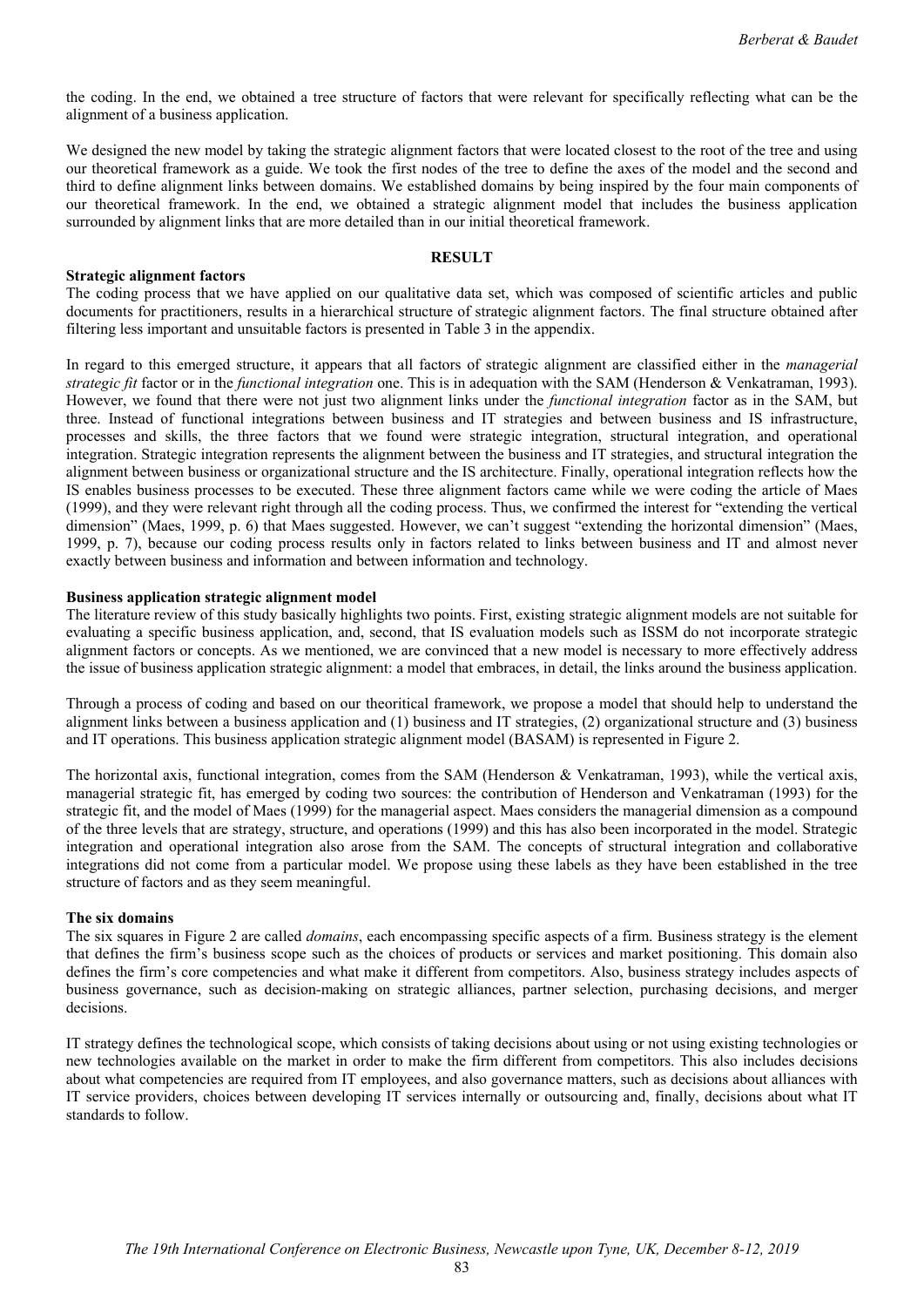

*Source*: This study Figure 2: Business application strategic alignment model

The organizational structure includes the organization chart, the models of an organization's key processes, and the detailed framework or structure set in order to operationalize the business model of the firm.

The business software application is the IS as we have defined it in this study and from which we expect an alignment with other related domains such as business and IT strategies. It represents the structure of the business application: internal architecture, implemented software services, automated processes and embedded data structures.

Business operations include all business processes and tasks, from the design stage to execution and monitoring, as well as the acquisition and development of collaborators' skills related to the firm's core business, by offering trainings, courses, or crosslearning.

IT/IS department operations include all processes and tasks undertaken by IT/IS department staff, such as selection, development, configuration, deployment, and maintenance of software applications. This domain also includes setting up the management of a department's operations, such as providing a technical support service to users or adopting and deploying methods such as *Information Technology Infrastructure Library* (ITIL).

# **Six relevant alignment links**

Strategic alignment is not evaluable by measuring these six domains, but rather by assessing the links between these domains. In regards to our model, there are eight links that were identified. We have found that two of them are not representative for evaluating the alignment of a business application: the relations between business strategy and organizational structure, and between organization structure and business operations. The other six turned out to be relevant for representing the strategic alignment of a business application.

The link between business and IT strategies, represented at the top of the model shown in Figure 2, is the most prevalent one in literature on strategic alignment. This alignment aims to determine how good the coherence between these two strategies is. It ensures that business matters are well considered when the IT strategy is established and that IT concerns and opportunities are well considered when the business strategy is drafted. This alignment is also about IT investments. It checks that IT investments are made in coherence with business strategy and that both businesses and IT managers have approved these investments.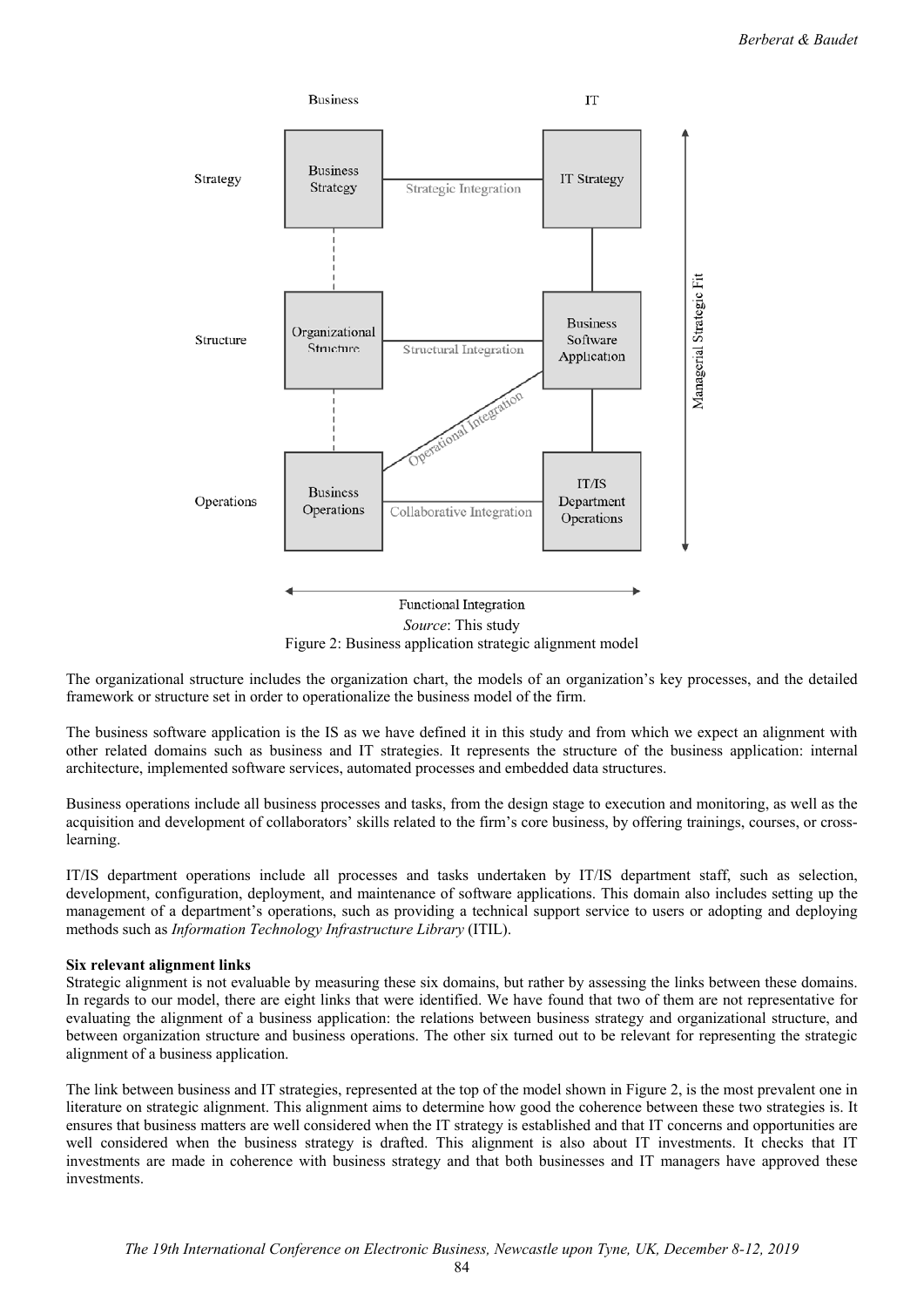Structural integration ensures that the application is integrated and managed in a common and centralized way for the entire organization, regardless of the departments involved. The existence, in a firm, of isolated business applications, such as *silos*, is an example of a poor structural integration. Structural integration is also the alignment between the business application and key business processes. Thus, an application that directly helps key business processes to be realized thereby improves the alignment level of this application.

Operational integration ensures that the application is useful to employees and efficient when they carry out their operations. The application must therefore correctly support all business processes. Business value provided by the application must also be formally demonstrated.

Collaborative integration is the level of collaboration between the users of the application and their IT/IS department colleagues who are in charge of the application. For effective collaborative integration, people must be able to communicate, to know each other, to have trust, and to show commitment to the collaboration.

Alignment between IT strategy and business application verifies whether choices made about technologies used for the application are consistent with existing technologies on the market. This alignment also concerns the relevance of alliances with external partners, and checks whether the application was something formally planned in the IT strategy or not.

Alignment between the business application and IT/IS department operations measures the ability of the IT/IS department to maintain and upgrade the application.

The resulting model shown in Figure 2 suggests that the six alignment links of a business application must be well appraised in order to consider this application as strategically well aligned.

# **Discussions**

The emerged model of business application strategic alignment confirms that, first of all, IS evaluation is not only about evaluating the success (DeLone & McLean, 2003, 2016) or the technology acceptance (Venkatesh et al., 2003) but should also include alignment with strategies, organizational structure, and the IT/IS department's operations. This is important, because it could explain why the expected net benefit is sometimes not consistently achieved by the use of IS and sometimes not by its related user satisfaction either.

Secondly, results show that existing strategic alignment models are unlike the model that has emerged in this study. This confirms the need to develop a new strategic alignment model that is able to evaluate a specific business software application.

Thirdly, our study emphasizes the need to evaluate strategic alignment between all the components involved rather than only two of them such as alignment between business and IT strategies. This suggests that a business application could have some degree of alignment, even if the application is not specifically considered as a strategic information system. A business application that doesn't support business strategy, but has good structural, operational and collaborative integrations, may therefore be considered as a well-aligned application, without specifically being a strategic information system.

Considering that the emerged model was built through coding that used several scientific papers and public documents, it should not be specific to a particular context and should rather be generalized to various situations. Since Cumps et al. (2006) has highlighted that strategic alignment is not dependent on country, company size or turnover, the model should not be affected by any of these factors.

## **CONCLUSION**

Assuming that there was no existing model capable of addressing the issue of evaluating a business software application through strategic alignment factors, we have designed a new strategic alignment model specifically suited to that purpose. Our research question was: *How can we evaluate a business software application using strategic IT alignment factors?* According to the results we have obtained, we can now answer that a business software application can be evaluated through an assessment of the following six alignments: (1) strategic integration, (2) structural integration, (3) operational integration, (4) collaborative integration, (5) fit between IT strategy and the business application, and (6) fit between the business application and the operations of IT/IS department. These six alignments are represented as links between the business application and the other domains shown on the emergent model. Thus, this model should help researchers to better understand relations between a business application and the strategies of a firm, its business structure and its business and IT operations.

# **Scientific implications**

This study has highlighted a clear ambiguity with the concept of IS and more specifically with its scope. Indeed, IS is sometimes considered as a unique subsystem of a firm – which is specifically seen in the strategic alignment literature – and sometimes it is considered more as a software package or a business application – which is more the case in the IS evaluation field. For researchers, that means that we have to be careful about the meaning of IS and more specifically its scope.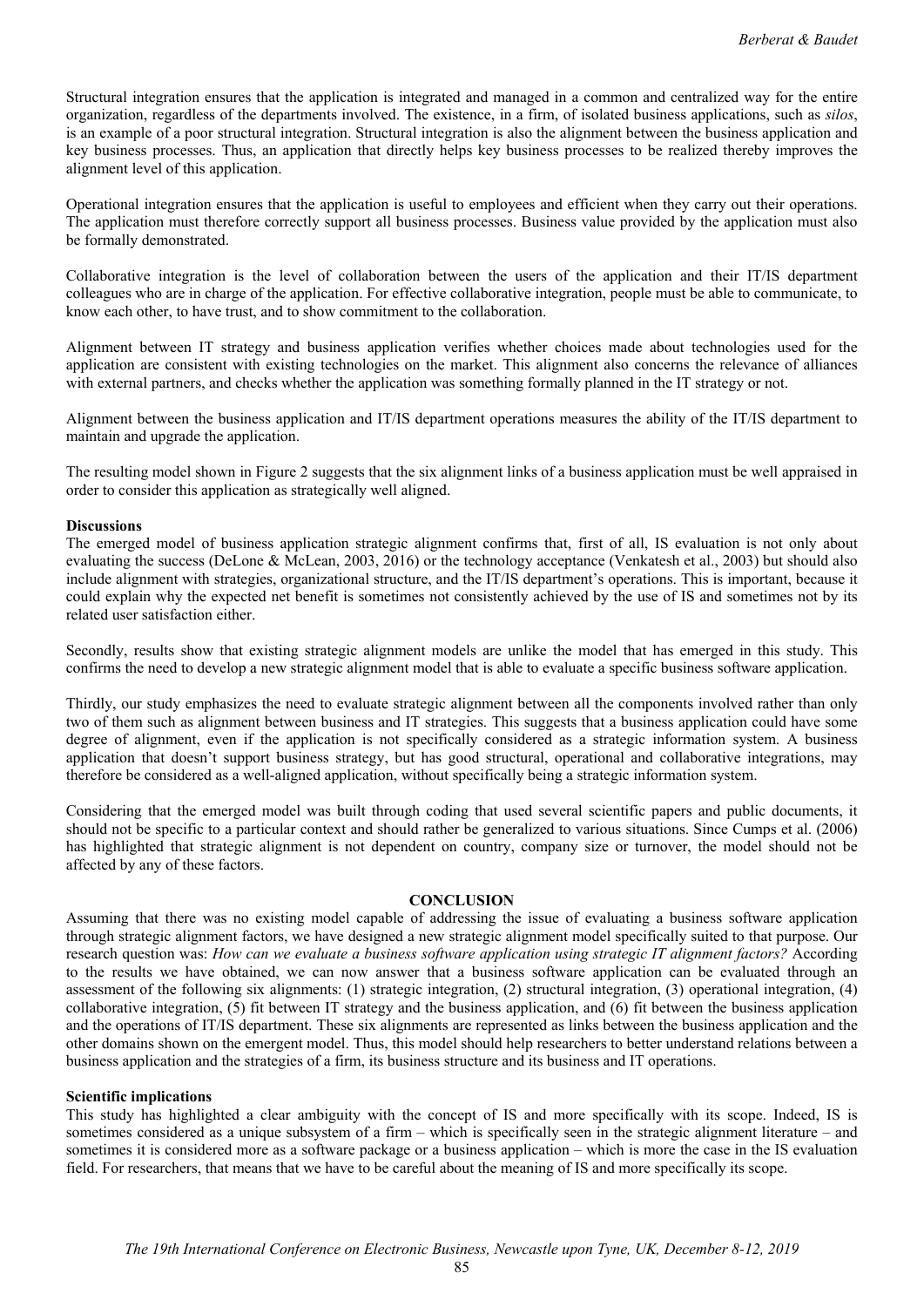For researchers working on strategic alignment, this study has highlighted that existing strategic alignment models focus mostly on the overall and unique IS of a firm. For researchers working on IS evaluation, we have concluded that existing models such as ISSM do not consider strategic alignment as a success factor. Thus, we call for further research studies that combine these two fields. The model that has emerged in this study gives a first framework to help in understanding the overall issue.

#### **Managerial implications**

The accelerating digital transformation requires firms, more than ever, to keep competitiveness and to ensure an effective business strategy and an effective strategic alignment. It is important for firms to have IS aligned with the strategy. For them, if each IS is well aligned, the global performance should be ensured.

#### **Limitations and directions for future research**

The first and most important limit of our study is the selected set of scientific papers and public documents for coding, which could be insufficient to represent the wider aspects of strategic alignment. However, since we didn't extract any important new code while coding the last documents, from all those we have selected, we think that we have reached a saturation. Thus, we think that coding new sources wouldn't have brought any further aspects into the emerged model.

The business application strategic alignment model is not yet validated and must be operationalized. Each link should be tested, and the impact of each one should be measured over the net benefits. This also involves the need for developing a method to evaluate a business application through strategic alignment, based on the emerged model. In future research, the level of a business application strategic alignment has to be used as a factor in IS success and should determine whether strategic alignment influences the intention to use, the effective use, and the user satisfaction.

#### **REFERENCE**

- Avison, D., Jones, J., Powell, P., & Wilson, D. (2004). Using and validating the strategic alignment model. *The Journal of Strategic Information Systems*, *13*(3), 223–246.
- Bennani, A. E., Beldi, A., & Baile, S. (2004). Dix ans de recherche en alignement stratégique: 1993-2003. *Conférence de l'AIM*.
- Bergeron, F., & Raymond, L. (1995). The Contribution of Information Technology to the Bottom Line: a Contingency Perspective of Strategic Dimensions. *Sixteenth International Conference on Information Systems*. Amsterdam.
- Boulding, K. E. (1956). General systems theory—the skeleton of science. *Management Science*, *2*(3), 197–208.
- Boyatzis, R. E. (1998). *Transforming qualitative information: Thematic analysis and code development*. sage.
- Chan, Y. E., Huff, S. L., Barclay, D. W., & Copeland, D. G. (1997). Business strategic orientation, information systems strategic orientation, and strategic alignment. *Information Systems Research*, *8*(2), 125–150.
- Chan, Y. E., & Reich, B. H. (2007). IT alignment: what have we learned? *Journal of Information Technology*, *22*(4), 297–315.
- Croteau, A.-M., Bergeron, F., & Raymond, L. (2001). Comportements stratégiques, choix et gestion des systèmes d'information: Contribution à la performance. *Systèmes d'Information et Management (French Journal of Management Information Systems)*, *6*(4), 5–26.
- Cumps, B., Martens, D., De Backer, M., Haesen, R., Viaene, S., Dedene, G., … Snoeck, M. (2009). Inferring comprehensible business/ICT alignment rules. *Information & Management*, *46*(2), 116–124.
- Cumps, B., Viaene, S., Dedene, G., & Vandenbulcke, J. (2006). An empirical study on business/ICT alignment in European organisations. *Proceedings of 39th Hawaii International Conference on System Sciences*, *8*, 195a-195a. IEEE.
- Davis, F. D. (1989). Perceived usefulness, perceived ease of use, and user acceptance of information technology. *MIS Quarterly*, 319–340.
- De Haes, S., & Van Grembergen, W. (2009). An exploratory study into IT governance implementations and its impact on business/IT alignment. *Information Systems Management*, *26*(2), 123–137.
- Dedrick, J., Gurbaxani, V., & Kraemer, K. L. (2003). Information technology and economic performance: A critical review of the empirical evidence. *ACM Computing Surveys (CSUR)*, *35*(1), 1–28.
- DeLone, W. H., & McLean, E. R. (1992). Information systems success: The quest for the dependent variable. *Information Systems Research*, *3*(1), 60–95.
- DeLone, W. H., & McLean, E. R. (2003). The DeLone and McLean model of information systems success: a ten-year update. *Journal of Management Information Systems*, *19*(4), 9–30.
- DeLone, W. H., & McLean, E. R. (2016). Information systems success measurement. *Foundations and Trends®in Information Systems*, *2*(1), 1–116.
- El-Mekawy, M., Rusu, L., & Perjons, E. (2015). An evaluation framework for comparing business-IT alignment models: A tool for collaborative learning in organizations. *Computers in Human Behavior*, *51*, 1229–1247.
- Gerow, J. E., Grover, V., Thatcher, J. B., & Roth, P. L. (2014). Looking toward the future of IT-business strategic alignment through the past: A meta-analysis. *MIS Quarterly*, *38*(4), 1059–1085.
- Glaser, B. G., & Strauss, A. L. (1967). *The discovery of grounded theory: Strategies for qualitative research*. Transaction publishers.
- Henderson, J. C., & Venkatraman, H. (1993). Strategic alignment: Leveraging information technology for transforming organizations. *IBM Systems Journal*, *32*(1), 472–484. https://doi.org/10.1147/sj.382.0472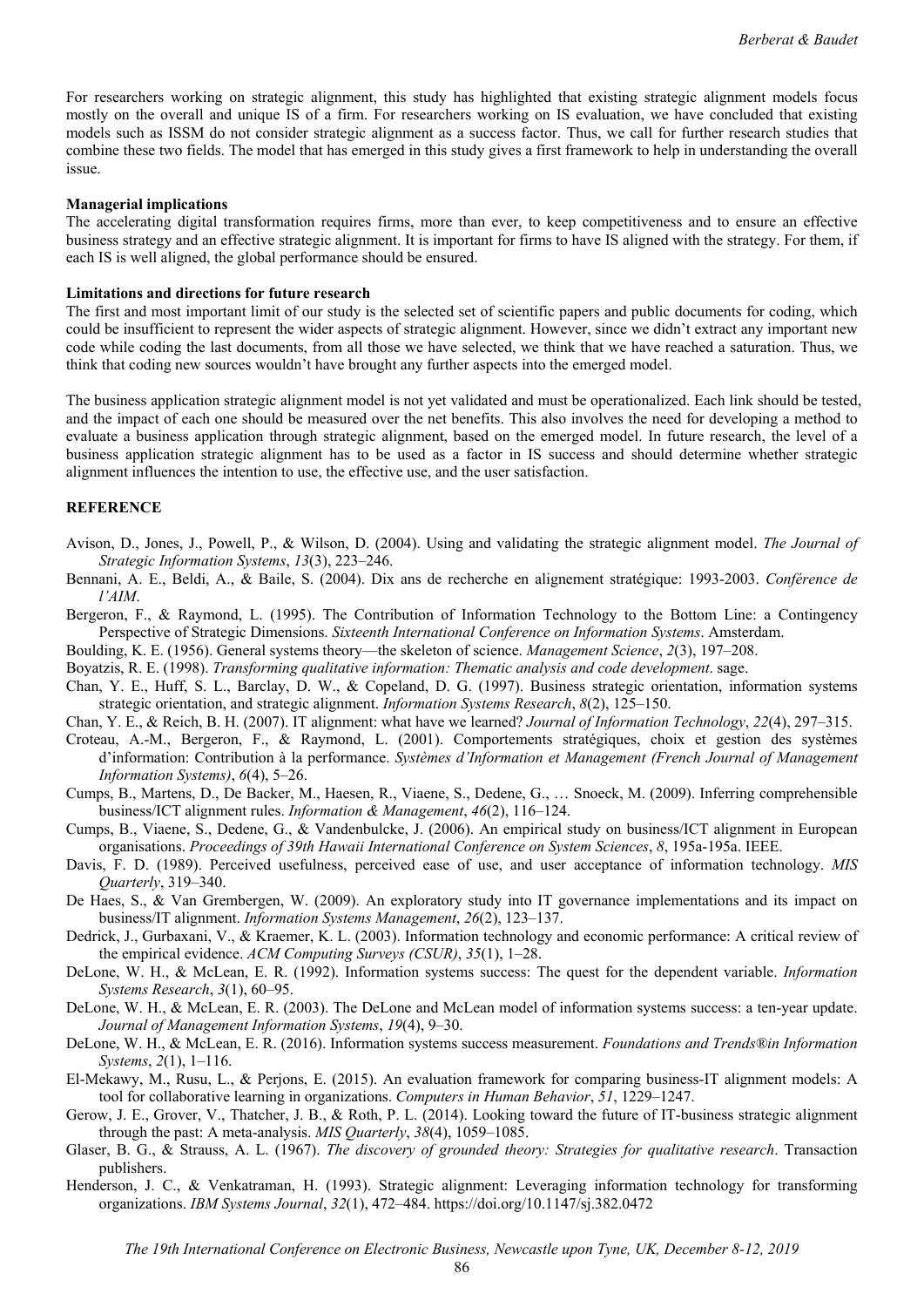Hu, Q., & Huang, C. D. (2006). *Using the balanced scorecard to achieve sustained IT-business alignment: a case study*.

- Hung, W.-H., & Lin, C.-Y. (2018). Strategic Alignment and Performance for Service-oriented Smart Government in Taiwan: A Comparison between Government Officials and Private Sector Managers. *The 18th International Conference on Electronic Business*, 586–595. Guilin, China.
- Laudon, K. C., & Laudon, J. P. (2013). *Management Information Systems* (13th ed.). Pearson Education Limited.
- Le Moigne, J.-L. (1977). *La théorie du système général : théorie de la modélisation*. PUF.
- Luftman, J. N. (2000). Assessing business-IT alignment maturity. *Strategies for Information Technology Governance*, *4*, 99.
- Maes, R. (1999). *A generic framework for information management (Working Paper 99-03)*. Universiteit van Amsterdam, Department of Accountancy & Information Management.
- Maes, R., Rijsenbrij, D., Truijens, O., & Goedvolk, H. (2000). *Redefining business: IT alignment through a unified framework (Working Paper 2000-19)*. Amsterdam: Universiteit van Amsterdam, Department of Information Management.
- Michel, S., & Cocula, F. (2014). L'évaluation des systèmes d'information: un état de l'art à la lumière des approches de la variance et processuelles. *Management & Avenir*, (8), 33–51.
- Osterwalder, A., Pigneur, Y., & Tucci, C. L. (2005). Clarifying Business Models: Origins, Present, and Future of the Concept. *Communications of the Association for Information Systems*, *16*(1), 1–25.
- Paillé, P., & Mucchielli, A. (2012). L'analyse thématique. In *L'analyse qualitative en sciences humaines et sociales* (pp. 231– 314). Armand Colin.
- Petter, S., DeLone, W., & McLean, E. R. (2013). Information systems success: The quest for the independent variables. *Journal of Management Information Systems*, *29*(4), 7–62.
- Rackoff, N., Wiseman, C., & Ullrich, W. A. (1985). Information systems for competitive advantage: implementation of a planning process. *MIS Quarterly*, *9*(4), 285–294.
- Rebai, B. K. (2013). *Méthode d'évaluation de l'alignement stratégique des sites web: application au domaine universitaire*. Université Sciences et Technologies-Bordeaux I.
- Reich, B. H., & Benbasat, I. (2000). Factors that influence the social dimension of alignment between business and information technology objectives. *MIS Quarterly*, 81–113.
- Reix, R., Fallery, B., Kalika, M., & Rowe, F. (2016). *Systèmes d'information et management* (7th ed.). Vuibert.
- Renaud, A., Walsh, I., & Kalika, M. (2016). Is SAM still alive? A bibliometric and interpretive mapping of the strategic alignment research field. *The Journal of Strategic Information Systems*, *25*(2), 75–103.
- Riempp, G., & Gieffers-Ankel, S. (2007). Application portfolio management: a decision-oriented view of enterprise architecture. *Information Systems and E-Business Management*, *5*(4), 359–378.
- Sabherwal, R., & Chan, Y. E. (2001). Alignment between business and IS strategies: A study of prospectors, analyzers, and defenders. *Information Systems Research*, *12*(1), 11–33.
- Sabherwal, R., Sabherwal, S., Havakhor, T., & Steelman, Z. (2019). How does strategic alignment affect firm performance? The roles of information technology investment and environmental uncertainty. *MIS Quarterly*, *43*(2), 453–474. https://doi.org/10.25300/MISQ/2019/13626
- Sledgianowski, D., Luftman, J. N., & Reilly, R. R. (2006). Development and validation of an instrument to measure maturity of IT business strategic alignment mechanisms. *Innovative Technologies for Information Resources Management*, *19*(3), 18–33.
- Smithson, S., & Hirschheim, R. (1998). Analysing information systems evaluation: another look at an old problem. *European Journal of Information Systems*, *7*(3), 158–174.
- Thevenet, L.-H. (2009). *Proposition d'une modélisation conceptuelle d'alignement stratégique: La méthode INSTAL*. Université Panthéon-Sorbonne-Paris I.
- Venkatesh, V., Morris, M. G., Davis, G. B., & Davis, F. D. (2003). User acceptance of information technology: Toward a unified view. *MIS Quarterly*, 425–478.
- Walsh, I., Renaud, A., & Kalika, M. (2013). The translated strategic alignment model: a practice-based perspective. *Systèmes d'information & Management*, *18*(2), 37–68.
- Wu, S. P.-J., Straub, D. W., & Liang, T.-P. (2015). How information technology governance mechanisms and strategic alignment influence organizational performance: Insights from a matched survey of business and IT managers. *MIS Quarterly*, *39*(2), 497–518.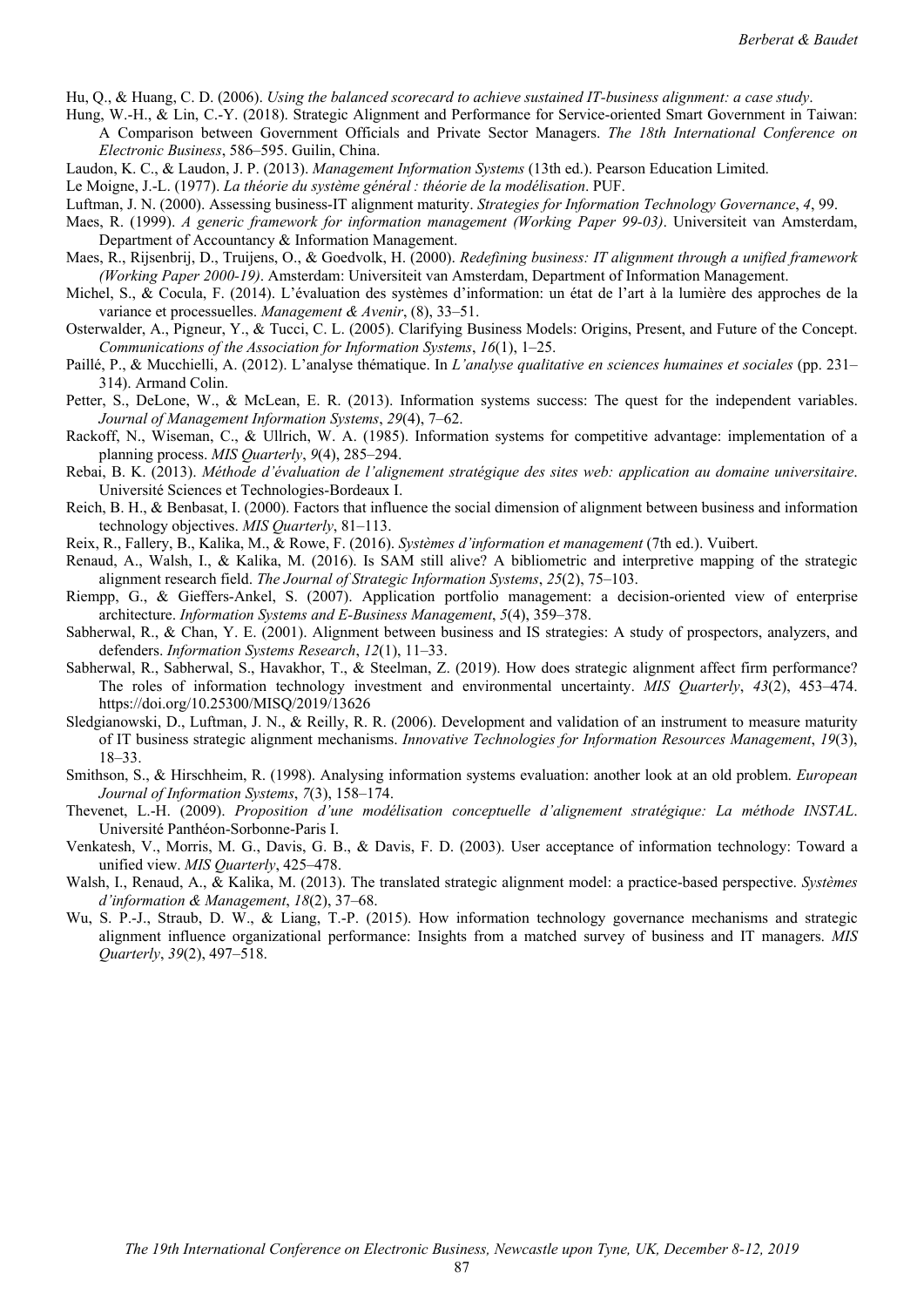# **APPENDIX: Strategic alignment factors**

Table 3 presents the strategic alignment factors obtained after the coding and filtering process. Explanations about acronyms used in the *Source* column are described in

Table 4. The source informs the reader about the article(s) or document(s) from which each factor has been extracted during the coding.

| Table 3: Hierarchical structure of strategic alignment factors                       |                                              |
|--------------------------------------------------------------------------------------|----------------------------------------------|
| <b>Strategic alignment factor</b>                                                    | <b>Source</b>                                |
| Managerial strategic fit (external-internal)                                         | HV, MA                                       |
| IT strategic fit                                                                     | <b>HV</b>                                    |
| Alignment between IT strategy and IS architecture                                    | HV, MA                                       |
| Consistency of technological choices                                                 | HV, C1, IC                                   |
| Consistency of IS with IT strategy                                                   | $\overline{\text{CU}}$                       |
| Existence of external strategic alliances                                            | HV, C1                                       |
| Existence of policies and IT standards                                               | C3, IC                                       |
| Existence of IT strategy                                                             | HV, C1, IC                                   |
| Architecture agility                                                                 | HV, LU, IC                                   |
| Alignment between IS architecture and operations                                     | HV, MA                                       |
| Functional integration (business-IT)                                                 | HV, LU                                       |
| Operational integration                                                              | HV, MA                                       |
| Alignment between business operations and IS architecture                            |                                              |
| Alignments of IS with business processes                                             | LU, CU, C3, IC                               |
| IS flexibility leveraging responsiveness to business needs                           | LU, C1                                       |
| Maturity of business value created by information systems                            | HV, LU, CU, C1, IC                           |
| Maturity of relations between IT department and business collaborators               |                                              |
| Ability to minimize resistance to change                                             | LU, CU, CI                                   |
| Maturity of communications                                                           | LU, CU, RB                                   |
| Mutual understanding                                                                 |                                              |
| Business collaborators' understanding of IT and its impacts                          | LU, CU, C1, IC                               |
| IT collaborators' understanding of business operations                               | LU, C1, IC                                   |
| Common language between IT and business collaborators                                | CU, OS, C1                                   |
| Existence of means of communication                                                  | LU, RB, C1, C2                               |
| Existence of direct communication                                                    | RB, C1                                       |
| Knowledge sharing                                                                    | LU, RB                                       |
| Partnership maturity                                                                 | LU, CU                                       |
| Trust between IT and business collaborators                                          | LU, RB                                       |
| Existence of programs that encourage the relationship                                | LU, CU, RB, C1                               |
| Perception of IT as a contributor of value                                           | LU, CU, IC                                   |
| Willingness and shared commitment                                                    | $\overline{C}1$                              |
| Existence of a commitment to collaboration                                           | LU, IC                                       |
| Existence of incentives for willingness to collaborate                               | $\overline{\text{CU}}, \overline{\text{IC}}$ |
| Strategic integration                                                                | HV, SC                                       |
| Existence of a governance structure                                                  | LU, CU, RB, C1, C3, IC                       |
| Relevance in prioritizing IT investments                                             | HV, LU, C1, IC                               |
| Prioritizations are approved both by IT and business                                 | LU, C3, IC                                   |
| Prioritizations are made according to the creation of value or competitive advantage | LU, C1, C3                                   |
| Prioritizations consider business and IT strategies                                  | CU, IC                                       |
| Business line takes IT into account                                                  |                                              |
| Consideration of IT in business strategy                                             |                                              |
| Consideration of IT constraints in business strategy                                 | C1                                           |
| Consideration of the potential of ICT in business strategy                           | HV, CU, C1, C2, IC                           |
| IT/IS department take business line into account                                     |                                              |
| Understanding of business strategy by the IT department collaborators                | LU, C1, C2                                   |
| Participation of business collaborators in IT strategy planning                      | LU, IC                                       |
| Consideration of the business in the IT strategy                                     | RB, CU, C1, IC                               |
| Structural integration                                                               | HV, CU, MA                                   |
| Existence of a unique and centralized IT department all over the company             | CU                                           |
| Integration of information systems between departments                               | LU, IC                                       |
|                                                                                      |                                              |

*Source*: This study